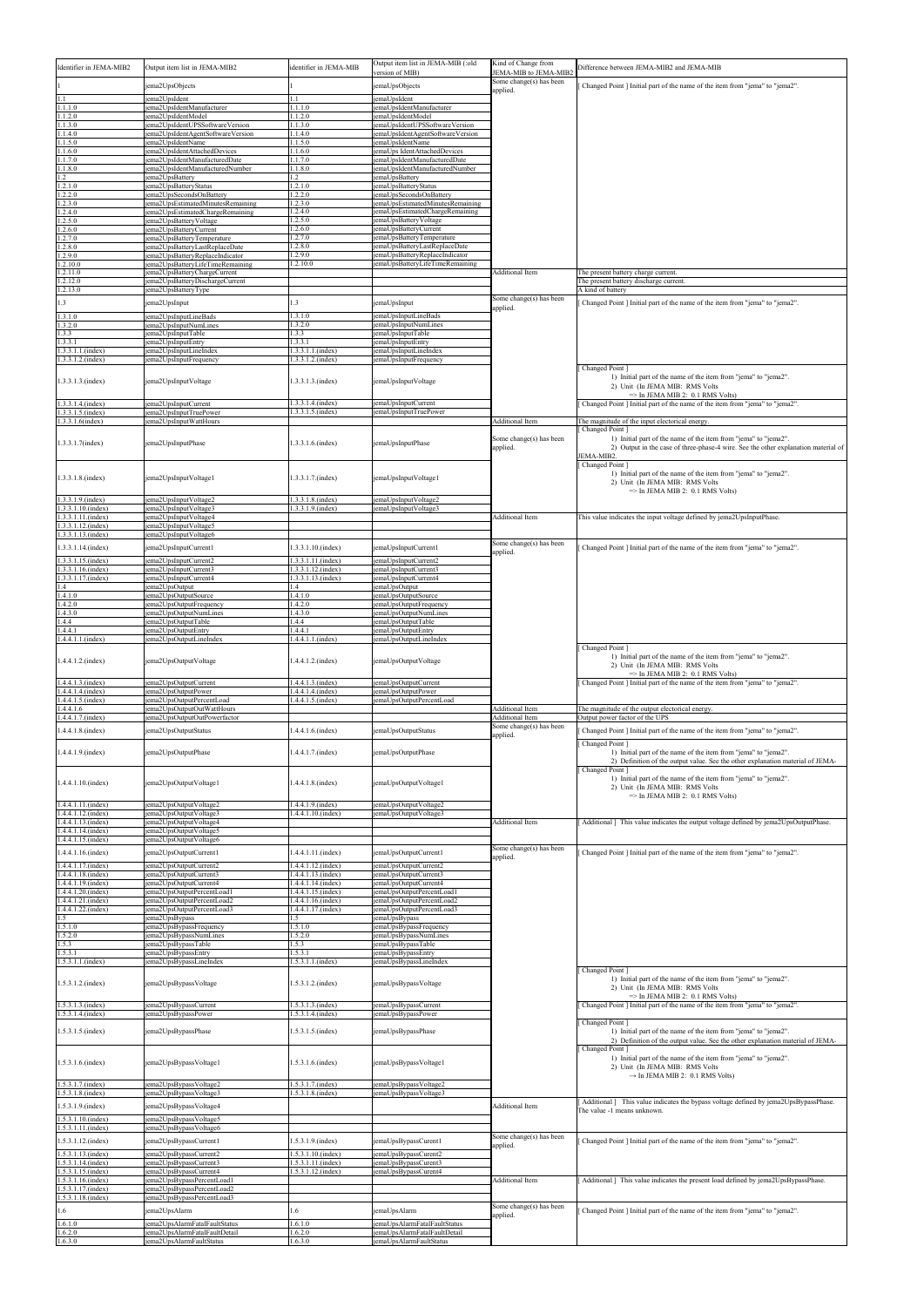| Identifier in JEMA-MIB2                                            | Output item list in JEMA-MIB2                                                                     | identifier in JEMA-MIB                       | Output item list in JEMA-MIB (:old<br>version of MIB)                       | Kind of Change from<br>JEMA-MIB to JEMA-MIB2 | Difference between JEMA-MIB2 and JEMA-MIB                                                                                                                                                                                                                                                                                           |
|--------------------------------------------------------------------|---------------------------------------------------------------------------------------------------|----------------------------------------------|-----------------------------------------------------------------------------|----------------------------------------------|-------------------------------------------------------------------------------------------------------------------------------------------------------------------------------------------------------------------------------------------------------------------------------------------------------------------------------------|
| 1.6.4.0                                                            | ema2UpsAlarmFaultDetail                                                                           | .6.4.0                                       | emaUpsAlarmFaultDetail                                                      | Some change(s) has been<br>applied.          | Changed Point   Initial part of the name of the item from "jema" to "jema2".                                                                                                                                                                                                                                                        |
| 0.6.5.0<br>1.6.6.0                                                 | ema2UpsAlarmWarningStatus<br>ema2UpsAlarmWarningDetail                                            | .6.5.0<br>.6.6.0                             | emaUpsAlarmWarningStatus<br>emaUpsAlarmWarningDetail                        |                                              |                                                                                                                                                                                                                                                                                                                                     |
| 1.6.7.0<br>1.6.8.0                                                 | jema2UpsAlarmCautionDetail                                                                        | 1.6.7.0<br>.6.8.0                            | emaUpsAlarmCautionDetail<br>emaUpsAlarmInputBadStatus                       | Some change(s) has been<br>applied.          | Changed Point   Initial part of the name of the item from "jema" to "jema2".                                                                                                                                                                                                                                                        |
| 1.6.9.0<br>.6.10.0                                                 | ema2UpsAlarmInputBadStatus<br>ema2UpsAlarmInputBadDetail<br>ema2UpsAlarmOutputOverloadStatus      | 1.6.9.0<br>.6.10.0                           | emaUpsAlarmInputBadDetail<br>emaUpsAlarmOutputOverloadStatus                |                                              |                                                                                                                                                                                                                                                                                                                                     |
| 1.6.11.0<br>.6.12.0                                                | ema2UpsAlarmBatteryBadStatus<br>ema2UpsAlarmBattervBadDetail                                      | .6.11.0<br>1.6.12.0                          | emaUpsAlarmBatteryBadStatus<br>emaUpsAlarmBatteryBadDetail                  |                                              |                                                                                                                                                                                                                                                                                                                                     |
| .6.13.0<br>.6.14.0                                                 | ema2UpsAlarmTempBadStatus<br>ema2UpsAlarmTempBadDetail                                            | .6.13.0<br>.6.14.0                           | emaUpsAlarmTempBadStatus<br>emaUpsAlarmTempBadDetail                        |                                              |                                                                                                                                                                                                                                                                                                                                     |
| 1.6.15.0                                                           | ema2UpsAlarmCommunicationsLostStatus                                                              |                                              |                                                                             | Additional Item<br>Some change(s) has been   | Additional ] A communication status of the UPS and SNMP agent has been detected.                                                                                                                                                                                                                                                    |
| 1.7<br>1.7.1.0                                                     | jema2UpsTest<br>ema2UpsTestId                                                                     | .7<br>1.7.1.0                                | emaUpsTest<br>emaUpsTestId                                                  | applied.                                     | Changed Point   Initial part of the name of the item from "jema" to "jema2".                                                                                                                                                                                                                                                        |
| .7.2.0<br>1.7.3.0                                                  | ema2UpsTestSpinLock<br>ema2UpsTestResultsSummary                                                  | .7.2.0<br>1.7.3.0                            | emaUpsTestSpinLock<br>emaUpsTestResultsSummary                              |                                              |                                                                                                                                                                                                                                                                                                                                     |
| .7.4.0<br>1.7.5.0                                                  | ema2UpsTestResultsDetail<br>ema2UpsTestStartTime                                                  | .7.4.0<br>.7.5.0                             | emaUpsTestResultsDetail<br>emaUpsTestStartTime                              |                                              |                                                                                                                                                                                                                                                                                                                                     |
| 1.7.6.0<br>.7.7                                                    | ema2UpsTestElapsedTime<br>ema2UpsWellKnownTests                                                   | 1.7.6.0<br>.7.7                              | emaUpsTestElapsedTime<br>emaUpsWellKnownTests                               |                                              |                                                                                                                                                                                                                                                                                                                                     |
| .7.7.1<br>.7.7.2                                                   | ema2UpsTestNoTestsInitiated<br>ema2UpsTestAbortTestInProgress                                     | .7.7.1<br>.7.7.2                             | emaUpsTestNoTestsInitiated<br>emaUpsTestAbortTestInProgress                 |                                              |                                                                                                                                                                                                                                                                                                                                     |
| .7.7.3<br>.7.7.4                                                   | ema2UpsTestGeneralSystemsTest<br>ema2UpsTestQuickBatteryTest                                      | .7.7.3<br>.7.7.4                             | emaUpsTestGeneralSystemsTest<br>emaUpsTestQuickBatteryTest                  |                                              |                                                                                                                                                                                                                                                                                                                                     |
| 1.7.7.5<br>l.8<br>1.8.1.0                                          | ema2UpsTestDeepBatteryCalibration<br>ema2UpsControl<br>ema2UpsShutdownType                        | .7.7.5<br>.8<br>1.8.1.0                      | emaUpsTestDeepBatteryCalibration<br>emaUpsControl<br>emaUpsShutdownType     |                                              |                                                                                                                                                                                                                                                                                                                                     |
| .8.2.0<br>1.8.3                                                    | ema2UpsOutputControlNumLines<br>ema2UpsOutputControlTable                                         | .8.2.0<br>.8.3                               | emaUpsOutputControlNumLines<br>emaUpsOutputControlTable                     |                                              |                                                                                                                                                                                                                                                                                                                                     |
| 1.8.3.1<br>$.8.3.1.1$ . (Index)                                    | ema2UpsOutputControlEntry<br>ema2UpsOutputControlLineIndex                                        | 1.8.3.1<br>$.8.3.1.1$ . (Index)              | emaUpsOutputControlEntry<br>emaUpsOutputControlLineIndex                    |                                              |                                                                                                                                                                                                                                                                                                                                     |
| $.8.3.1.2$ . (Index)<br>1.8.3.1.3.(Index)                          | ema2UpsShutdownAfterDelay<br>ema2UpsStartupAfterDelay                                             | $.8.3.1.2$ . (Index)<br>$.8.3.1.3$ . (Index) | emaUpsShutdownAfterDelay<br>emaUpsStartupAfterDelay                         |                                              |                                                                                                                                                                                                                                                                                                                                     |
| $.8.3.1.4$ . (Index)<br>1.8.3.1.5.(Index)                          | ema2UpsRebootWithDuration<br>ema2UpsAutoRestart                                                   | $.8.3.1.4$ . (Index)<br>$.8.3.1.5$ . (Index) | emaUpsRebootWithDuration<br>emaUpsAutoRestart                               |                                              |                                                                                                                                                                                                                                                                                                                                     |
|                                                                    | ema2UpsConfig                                                                                     | $\cdot$ .9                                   | emaUpsConfig                                                                |                                              | Changed Point 1                                                                                                                                                                                                                                                                                                                     |
| 1.9.1.0                                                            | jema2UpsConfigInputVoltage                                                                        | 1.9.1.0                                      | emaUpsConfigInputVoltage                                                    |                                              | 1) Initial part of the name of the item from "jema" to "jema2".<br>2) Unit (In JEMA MIB: RMS Volts<br>$\rightarrow$ In JEMA MIB 2: 0.1 RMS Volts)                                                                                                                                                                                   |
| 1.9.2.0<br>.9.3.0                                                  | ema2UpsConfigInputFreq<br>ema2UpsConfigOutputVoltage                                              | 1.9.2.0<br>1.9.3.0                           | emaUpsConfigInputFreq<br>emaUpsConfigOutputVoltage                          |                                              | Changed Point ] Initial part of the name of the item from "jema" to "jema2".                                                                                                                                                                                                                                                        |
| .9.4.0<br>1.9.5.0                                                  | ema2UpsConfigOutputFreq<br>ema2UpsConfigOutputVA                                                  | .9.4.0<br>1.9.5.0                            | emaUpsConfigOutputFreq<br>emaUpsConfigOutputVA                              |                                              |                                                                                                                                                                                                                                                                                                                                     |
| .9.6.0                                                             | ema2UpsConfigOutputPower                                                                          | .9.6.0                                       | emaUpsConfigOutputPower                                                     |                                              | Changed Point ]                                                                                                                                                                                                                                                                                                                     |
| 1.9.7.0<br>1.9.8.0                                                 | jema2UpsConfigLowBattTime<br>ema2UpsConfigAudibleStatus                                           | .9.7.0<br>.9.8.0                             | emaUpsConfigLowBattTime<br>emaUpsConfigAudibleStatus                        |                                              | 1) Initial part of the name of the item from "jema" to "jema2".<br>2) Definition of the output value. See the other explanation material of JEMA-<br>Changed Point   Initial part of the name of the item from "jema" to "jema2"                                                                                                    |
|                                                                    |                                                                                                   |                                              |                                                                             |                                              | Changed Point 1<br>1) Initial part of the name of the item from "jema" to "jema2".                                                                                                                                                                                                                                                  |
| 1.9.9.0<br>1.9.10.0                                                | jema2UpsConfigLowVoltageTransferPoint<br>ema2UpsConfigHighVoltageTransferPoint                    | 1.9.9.0<br>.9.10.0                           | jemaUpsConfigLowVoltageTransferPoint<br>emaUpsConfigHighVoltageTransferPoin |                                              | 2) Unit (In JEMA MIB: RMS Volts<br>$\rightarrow$ In JEMA MIB 2: 0.1 RMS Volts)                                                                                                                                                                                                                                                      |
| 1.9.11.0<br>1.9.12.0                                               | ema2UpsConfigTransferTrapControl<br>ema2UpsConfigIntervalTrapControl                              | 1.9.11.0<br>1.9.12.0                         | emaUpsConfigTransferTrapControl<br>emaUpsConfigIntervalTrapControl          |                                              | Changed Point ] Initial part of the name of the item from "jema" to "jema2".                                                                                                                                                                                                                                                        |
| .9.13.0<br>.10                                                     | ema2UpsConfigIntervalTrapTime<br>ema2UpsBit                                                       | .9.13.0                                      | emaUpsConfigIntervalTrapTime                                                |                                              |                                                                                                                                                                                                                                                                                                                                     |
| 1.10.1.0<br>1.10.2.0                                               | ema2UpsBitFatalFault<br>ema2UpsBItFatalFaultDetail                                                |                                              |                                                                             | <b>Additional Item</b>                       | Detailed fatal fault which occurs as bit strings.<br>Detailed information on fatal fault which occurs as character strings.                                                                                                                                                                                                         |
| 1.10.3.0<br>.10.4.0                                                | ema2UpsBitFault<br>ema2UpsBitFaultDetail                                                          |                                              |                                                                             |                                              | Detailed fault which occurs as bit strings.<br>Detailed information on fault which occurs as character strings.                                                                                                                                                                                                                     |
| 1.0.5.0<br>.10.6.0                                                 | ema2UpsBitWarning<br>ema2UpsBitWarningDetail                                                      |                                              |                                                                             |                                              | Detailed warning which occurs as bit strings.<br>Detailed information warning which occurs as charactor strings.                                                                                                                                                                                                                    |
| .10.7.0<br>.10.8.0                                                 | ema2UpsBitStatus<br>ema2UpsBitStatusDetail                                                        |                                              |                                                                             |                                              | Detailed condition of UPS as bit strings.<br>Detailed information condition of UPS as charactor strings                                                                                                                                                                                                                             |
| 1.11<br>1.11.1.0                                                   | ema2UpsUnit<br>jema2UpsNumUnits                                                                   |                                              |                                                                             |                                              | The number of unit utilized in this device.<br>This variable indicates the entry number in the<br>identification(jema2UpsUnitIdentTable), battery(jema2UpsUnitBatteryTable),<br>input(jema2UpsUnitInputTable), output(jema2UpsUnitOutputTable),<br>bypass(jema2UpsUnitBypassTable), and alarm(jema2UpsUnitAlarmTable) of each unit. |
| 1.11.2<br>1.11.2.1                                                 | ema2UpsUnitIdentTable<br>ema2UpsUnitIdentEntry                                                    |                                              |                                                                             |                                              | A list of unit table entries.<br>An entry containing information applicable to a particular unit.                                                                                                                                                                                                                                   |
| 1.11.2.1.1.(index)<br>1.11.2.1.2.(index)                           | ema2UpsUnitIndex<br>jema2UpsUnitIdentModel                                                        |                                              |                                                                             |                                              | The UPS Unit idenrifier.<br>The Unit Model designation.                                                                                                                                                                                                                                                                             |
| 1.11.2.1.3.(index)<br>1.11.2.1.4.(index)                           | ema2UpsUnitIdentUnitSoftwareVersion<br>ema2UpsUnitIdentName<br>ema2UpsUnitIdentManufacturedNumber |                                              |                                                                             |                                              | The unit firmware/software version(s).<br>A string identifying the unit.<br>The manufacture number of the unit.                                                                                                                                                                                                                     |
| 1.11.2.1.5.(index)<br>1.11.3<br>1.11.3.1                           | ema2UpsUnitBatteryTable<br>ema2UpsUnitBatteryEntry                                                |                                              |                                                                             |                                              | A list of unit battery table entries.<br>An entry containing information applicable to a particular unit.                                                                                                                                                                                                                           |
| 1.11.3.1.1.(index)<br>1.11.3.1.2.(index)                           | Jema2UpsUnitBatteryIndex<br>ema2UpsUnitBatteryStatus                                              |                                              |                                                                             |                                              | The UPS unit battery identifier.<br>The indication of the capacity remaining in the unit's batteries.                                                                                                                                                                                                                               |
| 1.11.3.1.3.(index)                                                 | jema2UpsUnitSecondsOnBattery                                                                      |                                              |                                                                             |                                              | If the unit is on battery power, the elapsed time since the unit last switched to battery power,<br>or the time since the network management subsystem was last restarted, whichever is less.<br>Zero shall be returned if the unit is not on battery power.                                                                        |
| 1.11.3.1.4.(index)<br>1.11.3.1.5.(index)                           | jema2UpsUnitEstimatedMinutesRemaining<br>ema2UpsUnitEstimatedChargeRemaining                      |                                              |                                                                             |                                              | An estimate of the time to battery charge depletion under the present load conditions if the<br>utility power is off and remains off, or if it were to be lost and remain off.<br>An estimate of the battery charge remaining expressed as a percent of full charge.                                                                |
| 1.11.3.1.6.(index)<br>1.11.3.1.7.(index)<br>1.11.3.1.8.(index)     | ema2UpsUnitBatteryVoltage<br>ema2UpsUnitBatteryCurrent<br>ema2UpsUnitBatteryTemperature           |                                              |                                                                             |                                              | The magnitude of the resent battery voltage.<br>The present battery current.<br>The ambient temperature at or near the Unit Battery casing                                                                                                                                                                                          |
| 1.11.3.1.9.(index)<br>1.11.3.1.10.(index)                          | ema2UpsUnitBatteryLastReplaceDate<br>ema2UpsUnitBatteryReplaceIndicator                           |                                              |                                                                             |                                              | The date when the battery was replaced in yyyy-mm-dd format<br>Battery replacement warning                                                                                                                                                                                                                                          |
| 1.11.3.1.11.(index)<br>1.11.4                                      | ema2UpsUnitBatteryLifeTimeRemaining<br>ema2UpsUnitInputTable                                      |                                              |                                                                             |                                              | Forecast the replacement remainder period.<br>A list of unit input table entries.                                                                                                                                                                                                                                                   |
| 1.11.4.1<br>1.11.4.1.1.(index)                                     | ema2UpsUnitInputEntry<br>ema2UpsUnitInputIndex                                                    |                                              |                                                                             |                                              | An entry containing information applicable to a particular unit.<br>The UPS unit input identifier                                                                                                                                                                                                                                   |
| 1.11.4.1.2.(index)<br>1.11.4.1.3.(index)                           | ema2UpsUnitInputFrequency<br>ema2UpsUnitInputVoltage                                              |                                              |                                                                             |                                              | The present input frequency.<br>The magnitude of the present input voltage.                                                                                                                                                                                                                                                         |
| 1.11.4.1.4.(index)<br>1.11.4.1.5.(index)                           | ema2UpsUnitInputCurrent<br>ema2UpsUnitInputTruePower                                              |                                              |                                                                             |                                              | The magnitude of the present input current.<br>The magnitude of the present input true power.                                                                                                                                                                                                                                       |
| $1.11.4.1.6$ .(index)<br>1.11.4.1.7.(index)                        | ema2UpsUnitInputPhase<br>ema2UpsUnitInputVoltage1                                                 |                                              |                                                                             |                                              | The number of output phase.<br>This value indicates the input voltage defined by jema2UpsUnitInputPhase.                                                                                                                                                                                                                            |
| $.11.4.1.8$ . (index)<br>1.11.4.1.9.(index)<br>1.11.4.1.10.(index) | ema2UpsUnitInputVoltage2<br>ema2UpsUnitInputVoltage3<br>ema2UpsUnitInputVoltage4                  |                                              |                                                                             |                                              | This value indicates the input voltage defined by jema2UpsUnitInputPhase.<br>This value indicates the input voltage defined by jema2UpsUnitInputPhase.<br>This value indicates the input voltage defined by jema2UpsUnitInputPhase.                                                                                                 |
| 1.11.4.1.11.(index)<br>1.11.4.1.12.(index)                         | ema2UpsUnitInputVoltage5<br>ema2UpsUnitInputVoltage6                                              |                                              |                                                                             |                                              | Inis value indicates the input voltage defined by jema2UpsUnitInputPhase.<br>This value indicates the input voltage defined by jema2UpsUnitInputPhase.                                                                                                                                                                              |
| 1.11.4.1.13.(index)<br>1.11.4.1.14.(index)                         | ema2UpsUnitInputCurrent1<br>ema2UpsUnitInputCurrent2                                              |                                              |                                                                             |                                              | This value indicates the input current defined by jema2UpsUnitInputPhase.<br>This value indicates the input current defined by jema2UpsUnitInputPhase.                                                                                                                                                                              |
| 1.11.4.1.15.(index)<br>1.11.4.1.16.(index)                         | ema2UpsUnitInputCurrent3<br>ema2UpsUnitInputCurrent4                                              |                                              |                                                                             |                                              | This value indicates the input current defined by jema2UpsUnitInputPhase.<br>This value indicates the input current defined by jema2UpsUnitInputPhase.                                                                                                                                                                              |
| 1.11.5<br>1.11.5.1                                                 | ema2UpsUnitOutputTable<br>ema2UpsUnitOutputEntry                                                  |                                              |                                                                             |                                              | A list of unit output table entries.<br>An entry containing information applicable to a particular unit.                                                                                                                                                                                                                            |
| $1.11.5.1.1$ .(index)<br>1.11.5.1.2.(index)                        | ema2UpsUnitOutputIndex<br>ema2UpsUnitOutputSource                                                 |                                              |                                                                             |                                              | The UPS unit output identifier.<br>Status of power supply for output                                                                                                                                                                                                                                                                |
| 1.11.5.1.3.(index)<br>1.11.5.1.4.(index)                           | ema2UpsUnitOutputFrequency<br>ema2UpsUnitOutputVoltage                                            |                                              |                                                                             |                                              | The present output frequency.<br>The magnitude of the present output voltage.                                                                                                                                                                                                                                                       |
| 1.11.5.1.5.(index)<br>1.11.5.1.6.(index)                           | ema2UpsUnitOutputCurrent<br>ema2UpsUnitOutputPower                                                |                                              |                                                                             |                                              | The magnitude of the present output current.<br>The magnitude of the present output true power.                                                                                                                                                                                                                                     |
| 1.11.5.1.7.(index)                                                 | jema2UpsUnitOutputPercentLoad                                                                     |                                              |                                                                             |                                              | The output load factor (the percentage of the unit power capacity presently being used on this<br>output line)                                                                                                                                                                                                                      |
| $1.11.5.1.8$ . (index)<br>1.11.5.1.9.(index)                       | ema2UpsUnitOutputStatus<br>ema2UpsUnitOutputPhase                                                 |                                              |                                                                             |                                              | The state of output lines utilized in this device.<br>The number of output phase.                                                                                                                                                                                                                                                   |
| 1.11.5.1.10.(index)<br>1.11.5.1.11.(index)                         | ema2UpsUnitOutputVoltage1<br>ema2UpsUnitOutputVoltage2                                            |                                              |                                                                             |                                              | This value indicates the output voltage defined by jema2UpsUnitOutputPhase.<br>This value indicates the output voltage defined by jema2UpsUnitOutputPhase.                                                                                                                                                                          |
| 1.11.5.1.12.(index)<br>1.11.5.1.13.(index)                         | ema2UpsUnitOutputVoltage3<br>ema2UpsUnitOutputVoltage4                                            |                                              |                                                                             |                                              | This value indicates the output voltage defined by jema2UpsUnitOutputPhase.<br>This value indicates the output voltage defined by jema2UpsUnitOutputPhase.                                                                                                                                                                          |
| 1.11.5.1.14.(index)<br>1.11.5.1.15.(index)                         | ema2UpsUnitOutputVoltage5<br>jema2UpsUnitOutputVoltage6                                           |                                              |                                                                             |                                              | This value indicates the output voltage defined by jema2UpsUnitOutputPhase.<br>This value indicates the output voltage defined by jema2UpsUnitOutputPhase.                                                                                                                                                                          |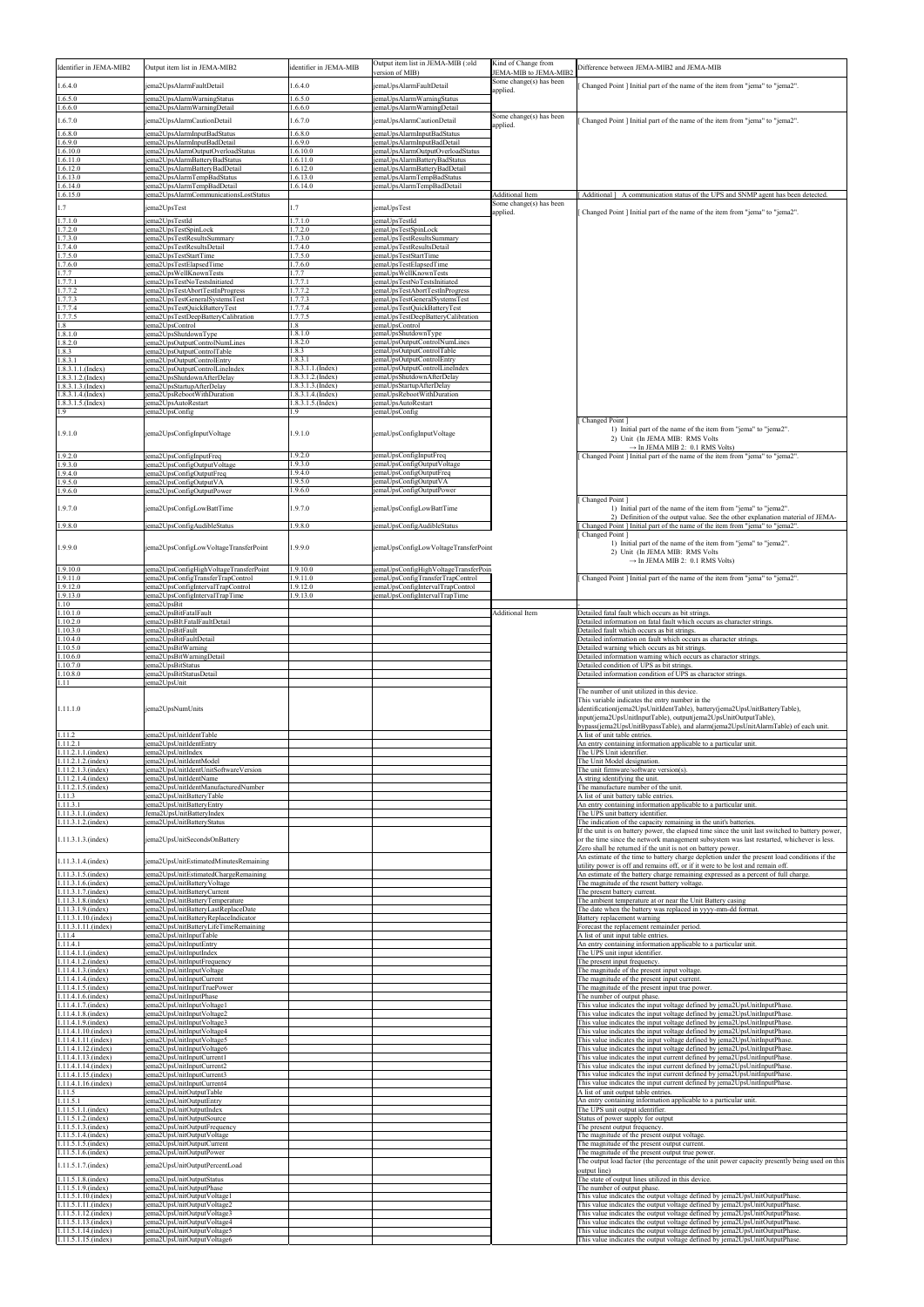| Identifier in JEMA-MIB2                                                                | Output item list in JEMA-MIB2                                                                                           | identifier in JEMA-MIB | Output item list in JEMA-MIB (:old<br>version of MIB)                   | Kind of Change from<br>JEMA-MIB to JEMA-MIB2 | Difference between JEMA-MIB2 and JEMA-MIB                                                                                                                                                                                                                      |
|----------------------------------------------------------------------------------------|-------------------------------------------------------------------------------------------------------------------------|------------------------|-------------------------------------------------------------------------|----------------------------------------------|----------------------------------------------------------------------------------------------------------------------------------------------------------------------------------------------------------------------------------------------------------------|
| 1.11.5.1.16.(index)<br>1.11.5.1.17.(index)                                             | jema2UpsUnitOutputCurrent1<br>jema2UpsUnitOutputCurrent2                                                                |                        |                                                                         | Additional Item                              | This value indicates the output current defined by jema2UpsUnitOutputPhase.<br>This value indicates the output current defined by jema2UpsUnitOutputPhase.                                                                                                     |
| 1.11.5.1.18.(index)<br>1.11.5.1.19.(index)                                             | jema2UpsUnitOutputCurrent3<br>jema2UpsUnitOutputCurrent4                                                                |                        |                                                                         |                                              | This value indicates the output current defined by jema2UpsUnitOutputPhase.<br>This value indicates the output current defined by jema2UpsUnitOutputPhase.                                                                                                     |
| 1.11.5.1.20.(index)<br>1.11.5.1.21.(index)                                             | jema2UpsUnitOutputPercentLoad1<br>jema2UpsUnitOutputPercentLoad2                                                        |                        |                                                                         |                                              | This value indicates the present load defined by jema2UpsUnitOutputPhase.<br>This value indicates the present load defined by jema2UpsUnitOutputPhase.                                                                                                         |
| 1.11.5.1.22.(index)<br>1.11.6<br>1.11.6.1                                              | iema2UpsUnitOutputPercentLoad3<br>jema2UpsUnitBypassTable<br>ema2UpsUnitBypassEntry                                     |                        |                                                                         |                                              | This value indicates the present load defined by jema2UpsUnitOutputPhase.<br>A list of unit's output table entries.<br>An entry containing information applicable to a particular unit.                                                                        |
| 1.11.6.1.1.(index)<br>1.11.6.1.2.(index)                                               | ema2UpsUnitBypassIndex<br>jema2UpsUnitBypassFrequency                                                                   |                        |                                                                         |                                              | The UPS unit bypass identifier.<br>Bypass frequency                                                                                                                                                                                                            |
| 1.11.6.1.3.(index)<br>1.11.6.1.4.(index)                                               | jema2UpsUnitBypassVoltage<br>ema2UpsUnitBypassCurrent                                                                   |                        |                                                                         |                                              | The magnitude of the present bypass voltage.<br>The magnitude of the present bypass current.                                                                                                                                                                   |
| 1.11.6.1.5.(index)<br>1.11.6.1.6.(index)<br>1.11.6.1.7.(index)                         | jema2UpsUnitBypassPower<br>jema2UpsUnitBypassPhase<br>iema2UpsUnitBypassVoltage1                                        |                        |                                                                         |                                              | The magnitude of the present bypass true power.<br>The number of bypass phase.<br>This value indicates the bypass voltage defined by jema2UpsUnitBypassPhase.                                                                                                  |
| 1.11.6.1.8.(index)<br>1.11.6.1.9.(index)                                               | ema2UpsUnitBypassVoltage2<br>iema2UpsUnitBypassVoltage3                                                                 |                        |                                                                         |                                              | This value indicates the bypass voltage defined by jema2UpsUnitBypassPhase.<br>This value indicates the bypass voltage defined by jema2UpsUnitBypassPhase.                                                                                                     |
| 1.11.6.1.10.(index)<br>1.11.6.1.11.(index)                                             | jema2UpsUnitBypassVoltage4<br>jema2UpsUnitBypassVoltage5                                                                |                        |                                                                         |                                              | This value indicates the bypass voltage defined by jema2UpsUnitBypassPhase.<br>This value indicates the bypass voltage defined by jema2UpsUnitBypassPhase.                                                                                                     |
| 1.11.6.1.12.(index)<br>1.11.6.1.13.(index)                                             | jema2UpsUnitBypassVoltage6<br>jema2UpsUnitBypassCurrent1                                                                |                        |                                                                         |                                              | This value indicates the bypass voltage defined by jema2UpsUnitBypassPhase.<br>This value indicates the bypass current defined by jema2UpsUnitBypassPhase                                                                                                      |
| 1.11.6.1.14.(index)<br>1.11.6.1.15.(index)                                             | iema2UpsUnitBypassCurrent2<br>ema2UpsUnitBypassCurrent3                                                                 |                        |                                                                         |                                              | This value indicates the bypass current defined by jema2UpsUnitBypassPhase<br>This value indicates the bypass current defined by jema2UpsUnitBypassPhase                                                                                                       |
| 1.11.6.1.16.(index)<br>1.11.7<br>1.11.7.1                                              | jema2UpsUnitBypassCurrent4<br>iema2UpsUnitAlarmTable<br>jema2UpsUnitAlarmEntry                                          |                        |                                                                         |                                              | This value indicates the bypass current defined by jema2UpsUnitBypassPhase<br>A list of unit's alarm table entries.<br>An entry containing information applicable to a particular unit.                                                                        |
| 1.11.7.1.1.(index)<br>1.11.7.1.2.(index)                                               | jema2UpsUnitAlarmIndex<br>jema2UpsUnitAlarmFatalFaultStatus                                                             |                        |                                                                         |                                              | The Alarm identifier.<br>The fatal fault in the unit has been detected.                                                                                                                                                                                        |
| 1.11.7.1.3.(index)<br>1.11.7.1.4.(index)                                               | jema2UpsUnitAlarmFatalFaultDetail<br>jema2UpsUnitAlarmFaultStatus                                                       |                        |                                                                         |                                              | Detailed information of fatal fault<br>The fault in the unit has been detected.                                                                                                                                                                                |
| 1.11.7.1.5.(index)                                                                     | jema2UpsUnitAlarmFaultDetail                                                                                            |                        |                                                                         |                                              | Detailed information on jema2UpsUnitAlarmFaultStatus is given by the character string. The<br>content of detailed information is defined by manufacturers.                                                                                                     |
| $1.11.7.1.6$ .(index)<br>1.11.7.1.7.(index)<br>1.11.7.1.8.(index)                      | jema2UpsUnitAlarmWarningStatus<br>iema2UpsUnitAlarmWarningDetail<br>jema2UpsUnitAlarmCautionDetail                      |                        |                                                                         |                                              | The warning in the unit has been detected.<br>Detailed information of warning<br>Caution detailed information from unit is given by the character string.                                                                                                      |
| 1.11.7.1.9.(index)<br>1.11.7.1.10.(index)                                              | iema2UpsUnitAlarmInputBadStatus<br>ema2UpsUnitAlarmInputBadDetail                                                       |                        |                                                                         |                                              | An abnormal condition of input in the unit has been detected<br>Detailed information of abnormal input                                                                                                                                                         |
| 1.11.7.1.11.(index)<br>1.11.7.1.12.(index)                                             | jema2UpsUnitAlarmOutputOverloadStatus<br>jema2UpsUnitAlarmBatteryBadStatus                                              |                        |                                                                         |                                              | The output overload in the unit has been detected.<br>An abnormal condition of the battery in the unit has been detected.                                                                                                                                      |
| $1.11.7.1.13$ . (index)<br>1.11.7.1.14.(index)                                         | iema2UpsUnitAlarmBatteryBadDetail<br>jema2UpsUnitAlarmTempBadStatus                                                     |                        |                                                                         |                                              | Detailed information of abnormal battery<br>An abnormal temperature of the unit has been detected.                                                                                                                                                             |
| 1.11.7.1.15.(index)<br>1.11.8                                                          | jema2UpsUnitAlarmTempBadDetail<br>jema2UpsUnitBitTable                                                                  |                        |                                                                         |                                              | Detailed information of abnormal temperature<br>A list of unit alarm table entries.                                                                                                                                                                            |
| 1.11.8.1<br>1.11.8.1.1.(index)<br>1.11.8.1.2.(index)                                   | jema2UpsUnitBitEntry<br>jema2UpsUnitBitIndex<br>iema2UpsUnitBitFatalFaultBit                                            |                        |                                                                         |                                              | A entry containing information applicable to a particular UPS unit<br>The UPS unit Bit identifier.<br>Detailed unit fatal fault which occurs as bit strings.                                                                                                   |
| 1.11.8.1.3.(index)<br>1.11.8.1.4.(index)                                               | ema2UpsUnitBitFatalFaultDetail<br>jema2UpsUnitBitFault                                                                  |                        |                                                                         |                                              | Detailed information unit fatal fault which occurs as character strings.<br>Detailed unit fault which occurs as bits strings.                                                                                                                                  |
| 1.11.8.1.5.(index)<br>1.11.8.1.6.(index)                                               | jema2UpsUnitBitFaultDetail<br>jema2UpsUnitBitWarning                                                                    |                        |                                                                         |                                              | Detailed information unit fault which occurs as character strings.<br>Detaild unit warning which occers as bit strings.                                                                                                                                        |
| $.11.8.1.7$ .(index)<br>1.11.8.1.8.(index)                                             | jema2UpsUnitBitWarningDetail<br>jema2UpsUnitBitStatus                                                                   |                        |                                                                         |                                              | Detaild information unit warning which occurs as character strings<br>Detailed condition of UPS for each unit as bit strings.                                                                                                                                  |
| 1.11.8.1.9.(index)<br>1.12<br>1.12.1.0                                                 | jema2UpsUnitBitStatusDetail<br>jema2UpsBms<br>ema2UpsBmsIdent                                                           |                        |                                                                         |                                              | Detailed information condition of UPS for each unit as character strings.                                                                                                                                                                                      |
| 1.12.1.1.0<br>1.12.1.2.0                                                               | jema2UpsBmsIdentManufacturer<br>jema2UpsBmsIdentModel                                                                   |                        |                                                                         |                                              | The manufacturer's name of Battery Management System("BMS")<br>The BMS model name.                                                                                                                                                                             |
| 1.12.1.3.0<br>1.12.1.4.0                                                               | iema2UpsBmsIdentSoftwareVersion<br>jema2UpsBmsIdentManufacturedDate                                                     |                        |                                                                         |                                              | The firmware/software version(s) in BMS.<br>The date when the BMS was manufactured in yyyy-mm-dd format.                                                                                                                                                       |
| 1.12.1.5.0<br>1.12.2.0                                                                 | jema2UpsBmsIdentManufacturedNumber<br>ema2UpsBmsBit                                                                     |                        |                                                                         |                                              | The manufactured number of the BMS                                                                                                                                                                                                                             |
| .12.2.1.0<br>1.12.2.2.0<br>.12.3.0                                                     | ema2UpsBmsBitCurrentStatus<br>ema2UpsBmsBitStatusDetail<br>jema2UpsBmsLastReplaceDate                                   |                        |                                                                         |                                              | Current condition of BMS as bit strings.<br>Detailed information condition of BMS as charactor strings.<br>The date when the BMS was replaced in yyyy-mm-dd format.                                                                                            |
| .12.4.0<br>$1.12.5.\overline{0}$                                                       | jema2UpsBmsSoc<br>jema2UpsBmsSoh                                                                                        |                        |                                                                         |                                              | This value indicates the present of total SOC in BMS.<br>This value indicates the present of total SOH in BMS.                                                                                                                                                 |
| 1.12.6.0<br>.12.7.0                                                                    | jema2UpsBmsVoltage<br>ema2UpsBmsCurrent                                                                                 |                        |                                                                         |                                              | The mganitude of the present total voltage in BMS<br>The representative value of current in BMS                                                                                                                                                                |
| .12.8.0<br>12.9.0                                                                      | iema2UpsBmsChargeCurrent<br>jema2UpsBmsDischargeCurrent                                                                 |                        |                                                                         |                                              | The representative value of charge current in BMS<br>The representative value of discharge current in BMS                                                                                                                                                      |
| 12.10.0<br>.12.11                                                                      | ema2UpsBmsTemperature<br>ema2UpsBmsGroup                                                                                |                        |                                                                         |                                              | The representative value of temperature in BMS.<br>The number of management groups utilized in the BMS.                                                                                                                                                        |
| .12.11.1.0<br>.12.11.2                                                                 | jema2UpsBmsNumGroups<br>ema2UpsBmsGroupTable                                                                            |                        |                                                                         |                                              | This variable indicates the entry number in the group table (jema2UpsBmsGroupTable).<br>A list of management group table entries.                                                                                                                              |
| .12.11.2.1<br>1.12.11.2.1.1.(Index)                                                    | ema2UpsBmsGroupEntry<br>jema2UpsBmsGroupIndex                                                                           |                        |                                                                         |                                              | An entry containing information applicable to a management group.<br>No.(Index) of management group identifier                                                                                                                                                 |
| .12.11.2.1.2<br>$\overline{.12.11.2.1.2.1.}$ (Index)                                   | jema2UpsBmsGroupIdent<br>jema2UpsBmsGroupIdentManufacturer                                                              |                        |                                                                         |                                              | The manufacturer name of No. (Index) of group set in BMS                                                                                                                                                                                                       |
| 1.12.11.2.1.2.2.(Index)<br>.12.11.2.1.2.3.(Index)<br>1.12.11.2.1.2.4.(Index)           | jema2UpsBmsGroupIdentModel<br>jema2UpsBmsGroupIdentSoftwareVersion<br>jema2UpsBmsGroupIdentManufacturedDate             |                        |                                                                         |                                              | The model name of No.(Index) of group set in BMS<br>The firmware/software version(s) of No.(Index) of group set in BMS<br>The date when the No. (Index) of group set in BMS was manufactured in yyyy-mm-dd                                                     |
| .12.11.2.1.2.5.(Index)<br>.12.11.2.1.2.6.(Index)                                       | jema2UpsBmsGroupIdentManufacturedNumber<br>jema2UpsBmsGroupIdentNumSubgroups                                            |                        |                                                                         |                                              | The manufactured number of No.(Index) of goup set in BMS<br>Number of sub-group set in No. (Index) of group set in the BMS                                                                                                                                     |
| 1.12.11.2.1.3<br>$.12.11.2.1.3.1.$ (Index)                                             | jema2UpsBmsGroupBit<br>jema2UpsBmsGroupBitCurrentStatus                                                                 |                        |                                                                         |                                              | Current condition of No. (Index) of group set as bit strings.                                                                                                                                                                                                  |
| .12.11.2.1.3. 2.(Index)<br>1.12.11.2.1.4. (Index)<br>$1.12.11.2.1.5$ . (Index)         | jema2UpsBmsGroupBitStatusDetail<br>jema2UpsBmsGroupLastReplaceDate<br>jema2UpsBmsGroupSoc                               |                        |                                                                         |                                              | Detailed information condition of No.(Index) of group set in BMS as charactor strings.<br>The date when No. (Index) of group set in BMS was replaced in yyyy-mm-dd format<br>This value indicates the present of total SOC in No. (Index) of group set in BMS. |
| 1.12.11.2.1.6. (Index)<br>1.12.11.2.1.7. (Index)                                       | jema2UpsBmsGroupSoh<br>jema2UpsBmsGroupVoltage                                                                          |                        |                                                                         |                                              | This value indicates the present of total SOH in No. (Index) of group set in BMS.<br>The mganitude of the present total voltage in No. (Index) of group set in BMS                                                                                             |
| $.12.11.2.1.8.$ (Index)<br>$.12.11.2.1.9.$ (Index)                                     | jema2UpsBmsGroupCurrent<br>jema2UpsBmsGroupChargeCurrent                                                                |                        |                                                                         |                                              | The representative value of current in No. (Index) of group set in BMS<br>The representative value of charge current in No. (Index) of group set in BMS                                                                                                        |
| 1.12.11.2.1.10. (Index)<br>1.12.11.2.1.11. (Index)                                     | iema2UpsBmsGroupDischargeCurrent<br>jema2UpsBmsGroupTemperature                                                         |                        |                                                                         |                                              | The representative value of discharge current in No.(Index) of group set in BMS<br>The representative value of temperature in No. (Index) of group set in BMS                                                                                                  |
| 1.12.11.3<br>1.12.11.3.1.0<br>1.12.11.3.2                                              | jema2UpsBmsGroupSub<br>iema2UpsBmsNumGroupSubs                                                                          |                        |                                                                         |                                              | The number of management sub-groups utilized in the gourp of BMS.                                                                                                                                                                                              |
| 1.12.11.3.2.1<br>$12.11.3.2.1.1$ . (Index)                                             | jema2UpsBmsGroupSubTable<br>jema2UpsBmsGroupSubEntry<br>iema2UpsBmsGroupSubIndex                                        |                        |                                                                         |                                              | A list of management sub-group in BMS table entries.<br>An entry containing information applicable to a management sub group in BMS.<br>No. (Index) of management sub-group in the group in BMS identifier                                                     |
| $.12.11.3.2.1.2$ . (Index)<br>1.12.11.3.2.1.2.1.(Index)                                | jema2UpsBmsGroupSubIdent<br>jema2UpsBmsGroupSubIdentManufacturer                                                        |                        |                                                                         |                                              | The manufacturer's name of No.(Index) of sub-group set in BMS                                                                                                                                                                                                  |
| .12.11.3.2.1.2.2. (Index)<br>.12.11.3.2.1.2.3. (Index)                                 | jema2UpsBmsGroupSubIdentModel<br>jema2UpsBmsGroupSubIdentSoftwareVersion                                                |                        |                                                                         |                                              | The model name of No.(Index) of sub-group set in BMS<br>The firmware/software version(s) of No.(Index) of sub-group set in BMS                                                                                                                                 |
| 1.12.11.3.2.1.2.4. (Index)<br>1.12.11.3.2.1.2.5. (Index)<br>1.12.11.3.2.1.2.6. (Index) | jema2UpsBmsGroupSubIdentManufacturedDate<br>jema2UpsBmsGroupSubIdentManufacturedNum<br>jema2UpsBmsGroupSubIdentNumCells |                        |                                                                         |                                              | The date when the No. (Index) of sub-group set in BMS was manufactured in yyyy-mm-dd<br>The manufactured number of No.(Index) of sub-goup set in BMS<br>Number of cell in No. (Index) of sub-group set in the BMS                                              |
| 1.12.11.3.2.1.3<br>1.12.11.3.2.1.3.1. (Index)                                          | jema2UpsBmsGroupSubBit<br>jema2UpsBmsGroupSubBitCurrentStatus                                                           |                        |                                                                         |                                              | Current condition of No. (Index) of sub-group set as bit strings.                                                                                                                                                                                              |
| 1.12.11.3.2.1.3.2. (Index)<br>1.12.11.3.2.1.4. (Index)                                 | jema2UpsBmsGroupSubBitCurrentStatusDetail<br>jema2UpsBmsGroupSubLastReplaceDate                                         |                        |                                                                         |                                              | Detailed information condition of No. (Index) of sub-group set in BMS as charactor strings.<br>The date when No. (Index) of sub-group set in BMS was replaced in yvvy-mm-dd format.                                                                            |
| .12.11.3.2.1.5. (Index)<br>1.12.11.3.2.1.6. (Index)                                    | jema2UpsBmsGroupSubSoc<br>jema2UpsBmsGroupSubSoh                                                                        |                        |                                                                         |                                              | This value indicates the present of total SOC in No.(Index) of sub-group set in BMS.<br>This value indicates the present of total SOH in No.(Index) of sub-group set in BMS.                                                                                   |
| 1.12.11.3.2.1.7. (Index)<br>.12.11.3.2.1.8. (Index)<br>1.12.11.3.2.1.9. (Index)        | jema2UpsBmsGroupSubVoltage<br>ema2UpsBmsGroupSubCurrent<br>jema2UpsBmsGroupSubChargeCurrent                             |                        |                                                                         |                                              | The mganitude of the present total voltage in No. (Index) of sub-group set in BMS<br>The representative value of current in No.(Index) of group set in BMS<br>The representative value of charge current in No. (Index) of sub-group set in BMS                |
| .12.11.3.2.1.10. (Index)<br>.12.11.3.2.1.11. (Index)                                   | jema2UpsBmsGroupSubDischargeCurrent<br>iema2UpsBmsGroupSubTemperature                                                   |                        |                                                                         |                                              | The representative value of discharge current in No.(Index) of sub-group set in BMS<br>The representative value of temperature in No. (Index) of sub-group set in BMS.                                                                                         |
|                                                                                        | jema2UpsTraps                                                                                                           |                        | emaUpsTraps                                                             | Some change(s) has been<br>applied.          | Changed Point ] Initial part of the name of the item from "jema" to "jema2".                                                                                                                                                                                   |
| 2.2                                                                                    | jema2UpsTrapOnBattery<br>ema2UpsTrapTestCompleted                                                                       | 2.2                    | emaUpsTrapOnBattery<br>emaUpsTrapTestCompleted                          |                                              |                                                                                                                                                                                                                                                                |
| 2.3<br>2.4<br>2.5                                                                      | ema2UpsTrapInputBad<br>ema2UpsTrapInputBadRemoved<br>ema2UpsTrapBattervLow                                              | 2.3<br>2.4<br>2.5      | emaUpsTrapInputBad<br>emaUpsTrapInputBadRemoved<br>emaUpsTrapBatteryLow |                                              |                                                                                                                                                                                                                                                                |
| 2.6<br>2.7                                                                             | jema2UpsTrapOutputOverload<br>jema2UpsTrapOutputOverloadRemoved                                                         | 2.6<br>2.7             | jemaUpsTrapOutputOverload<br>jemaUpsTrapOutputOverloadRemoved           |                                              |                                                                                                                                                                                                                                                                |
| 2.8<br>2.9                                                                             | jema2UpsTrapBatteryBad<br>jema2UpsTrapTempBad                                                                           | 2.8<br>2.9             | emaUpsTrapBatteryBad<br>emaUpsTrapTempBad                               |                                              |                                                                                                                                                                                                                                                                |
| 2.10<br>2.11                                                                           | jema2UpsTrapTempBadRemoved<br>iema2UpsTrapCommunicationsLost                                                            | 2.10<br>2.11           | jemaUpsTrapTempBadRemoved<br>emaUpsTrapCommunicationsLost               |                                              |                                                                                                                                                                                                                                                                |
| 2.12<br>2.13                                                                           | iema2UpsTrapCommunicationsLostRemoved<br>jema2UpsTrapConfigChange                                                       | 2.12<br>2.13           | emaUpsTrapCommunicationsLostRemoved<br>jemaUpsTrapConfigChange          |                                              |                                                                                                                                                                                                                                                                |